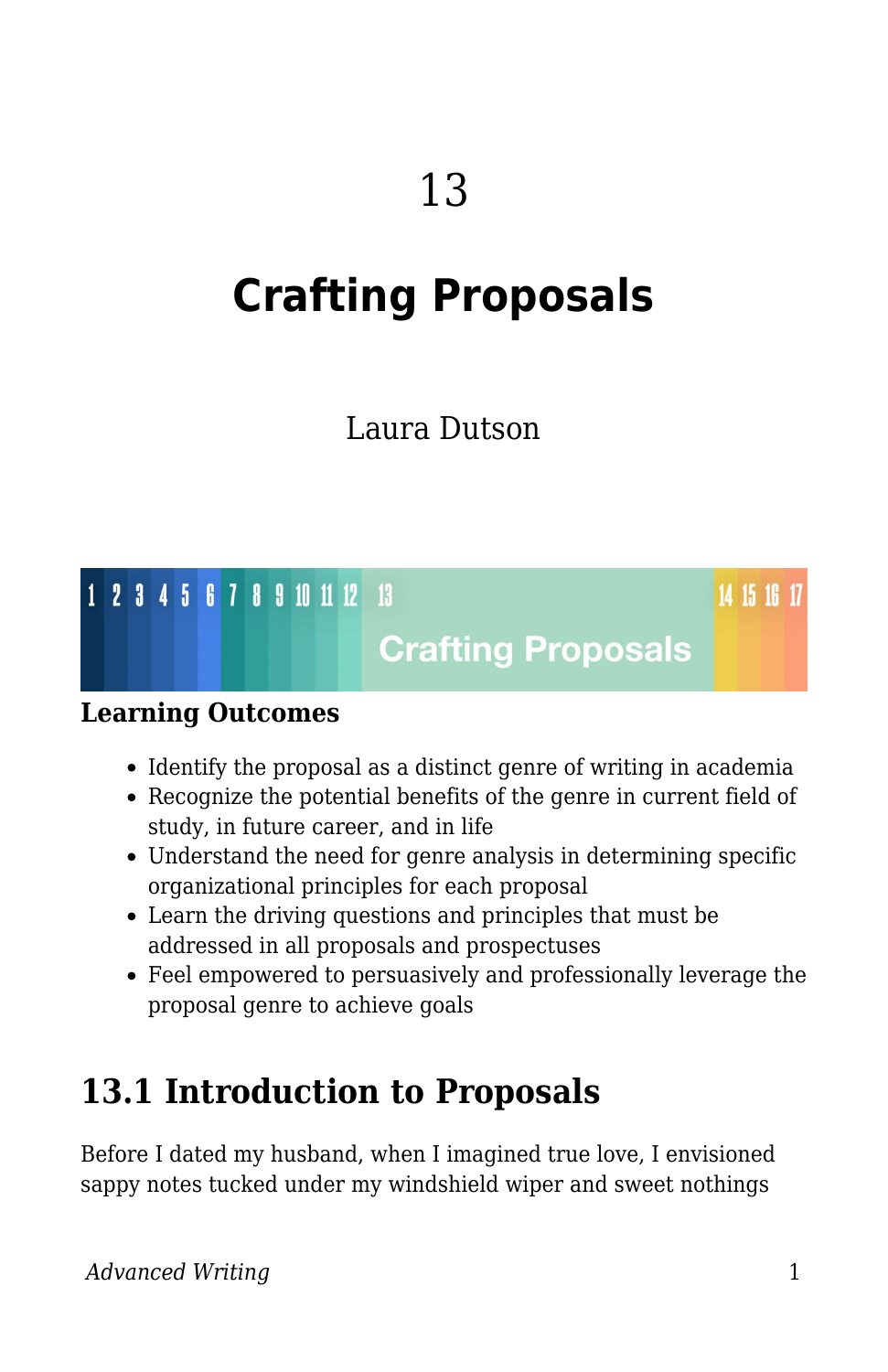jotted on sticky notes stuck to my bathroom mirror. But as I started falling for Jason, my desire for written flirtation was left unanswered—my windshield wipers and mirrors were perpetually empty. As a words gal (I teach writing for a living; you can guess my primary love language), I craved words on a page as a final persuasion that I should fully dive into a relationship with a guy who had me smitten in just about every other way.



The two of us about an hour after I accepted my now-husband's written marriage proposal. (Courtesy of the author.)

Luckily for me, and our two girls who wouldn't be here without us, Jason knew his audience. And so on the night he proposed, while we sat cozy on the bench seat in a truck parked on the side of the road, he gave me the first and only love letter that I've ever received from him. The letter genuinely detailed his feelings and what he hoped for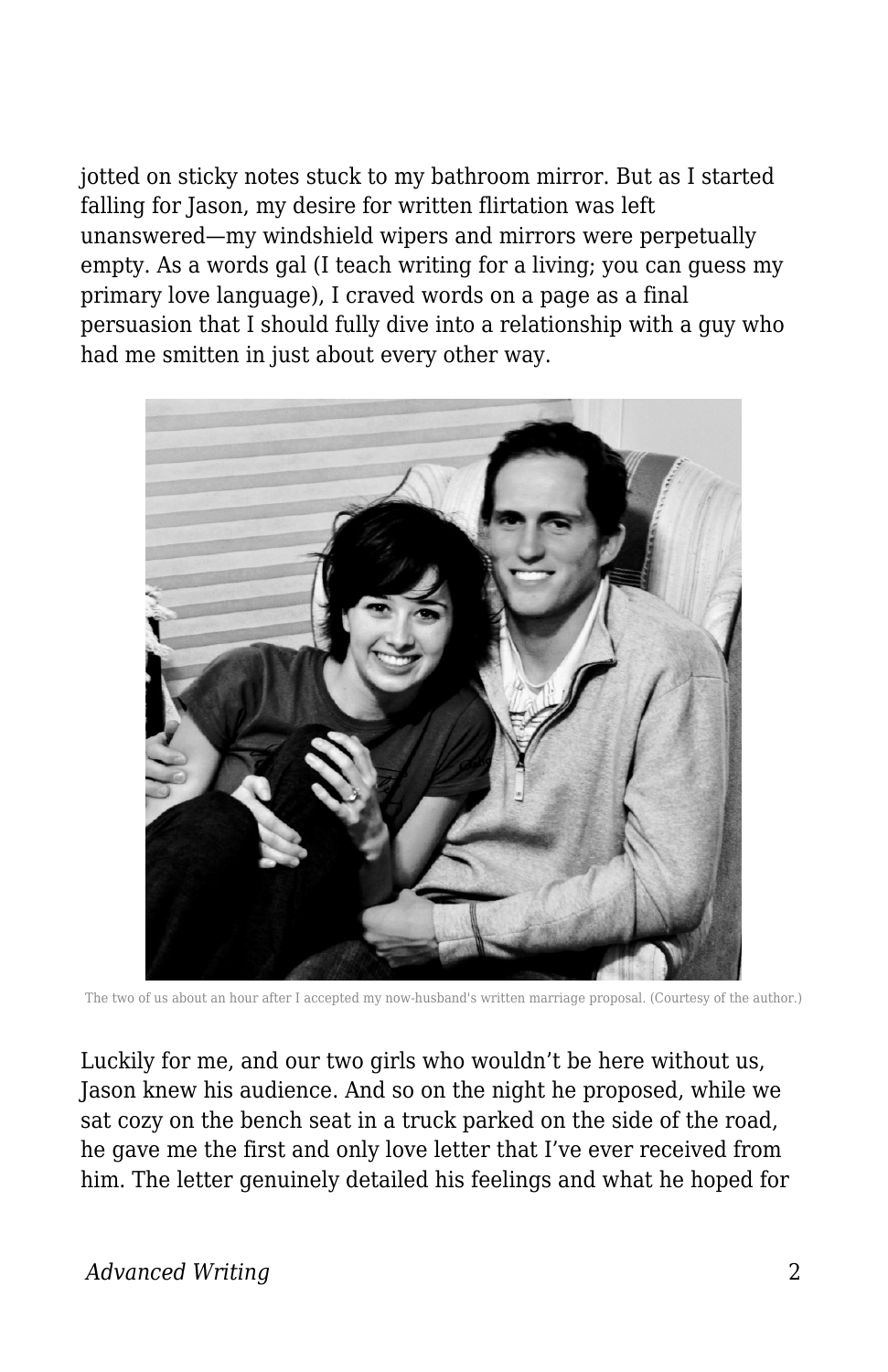our future. He loosely outlined a problem—racing-heart, weak-knees, dizzy-head love—and a solution—his hope that I would agree to a lifeand-beyond partnership and commitment. I said yes. I'm oversimplifying the decision just a bit, but essentially, the love letter sealed the deal.

When we face life's sticky issues, whether they be, ahem, marriage relationship decisions, or more broadly—civic problems, community projects, research ideas, social concerns, or heck, even a lengthy school essay, it's often difficult to tackle a complex project alone. As we start to visualize solutions to problems, we often discover we need buy-in from someone else (or a group of someones) to make stuff happen.

A proposal is one way to get buy-in from the people you need to make things happen. We write proposals to persuade an audience to support a suggested action plan. You'll find proposals that ask for dollars to finance a project, skills and resources to boost a venture, or simply permission to proceed. A proposal asks a specific audience to address a specific problem by supporting your efforts on a specific course of action. Specificity is key.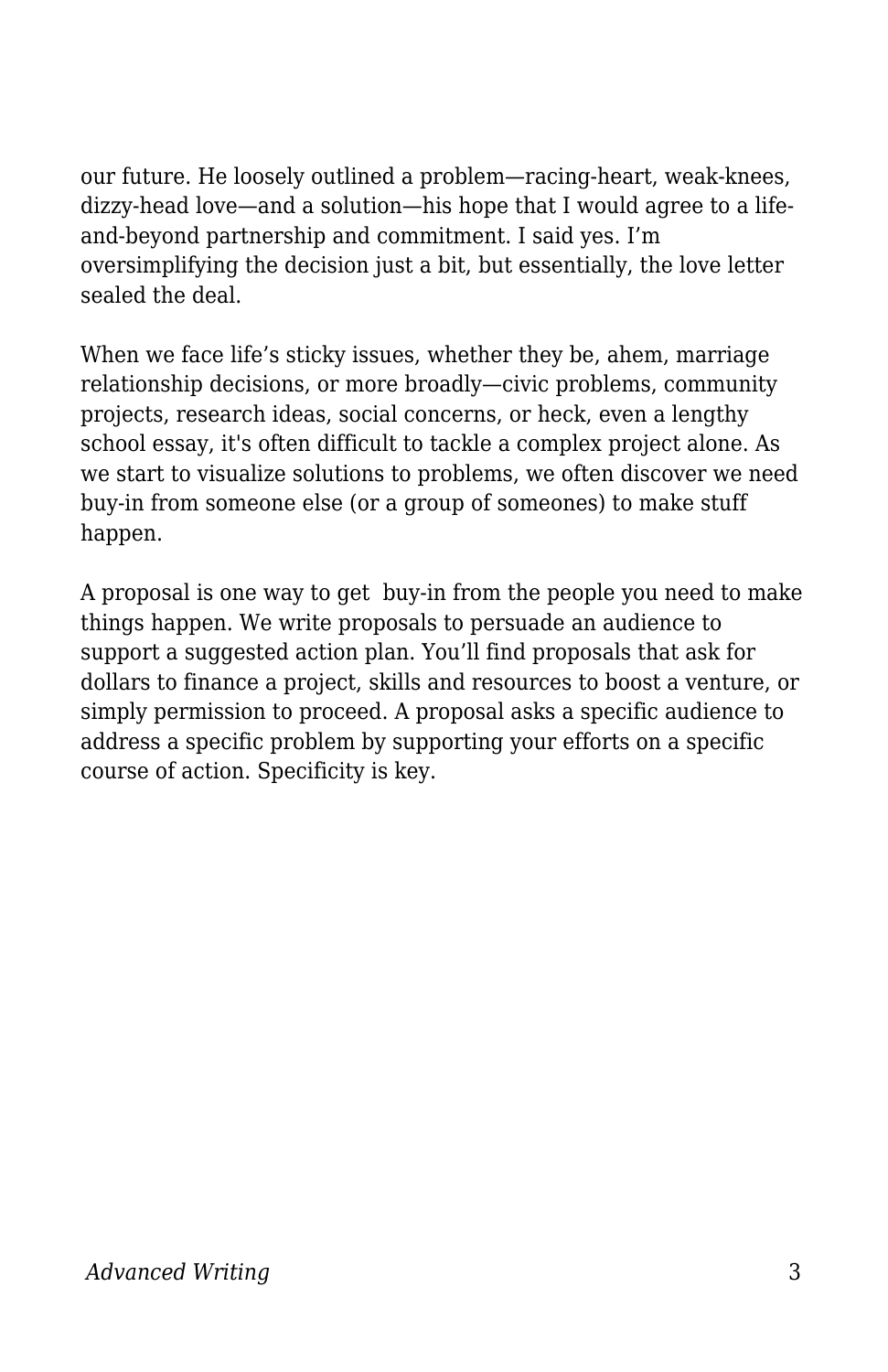

Local school districts submit proposals to receive federal government funding for Head Start, a research-backed program for early childhood education

The uses of a proposal document are as diverse as the problems they address. To flood you with examples—charity organizations submit grant proposals to various donors asking for funding to initiate a new projects or sustain efforts; contractors submit bids (proposals) to complete work on construction projects; city councils file proposals asking for funding to improve city infrastructure; entrepreneurs request investment money for business start-ups; teachers write grant proposals asking for additional classroom equipment; venues pitch their location for an event; employees suggest ideas for solving company problems to higher-ups; academics submit proposals seeking permission to present at professional conferences; researchers seek funding to conduct research; graduate students ask for go-ahead from faculty to proceed with a large project.

At times, proposals are submitted as part of a competitive process—only the best proposals are given the nod. Other times, proposals are a stepping stone to ensure preparation and readiness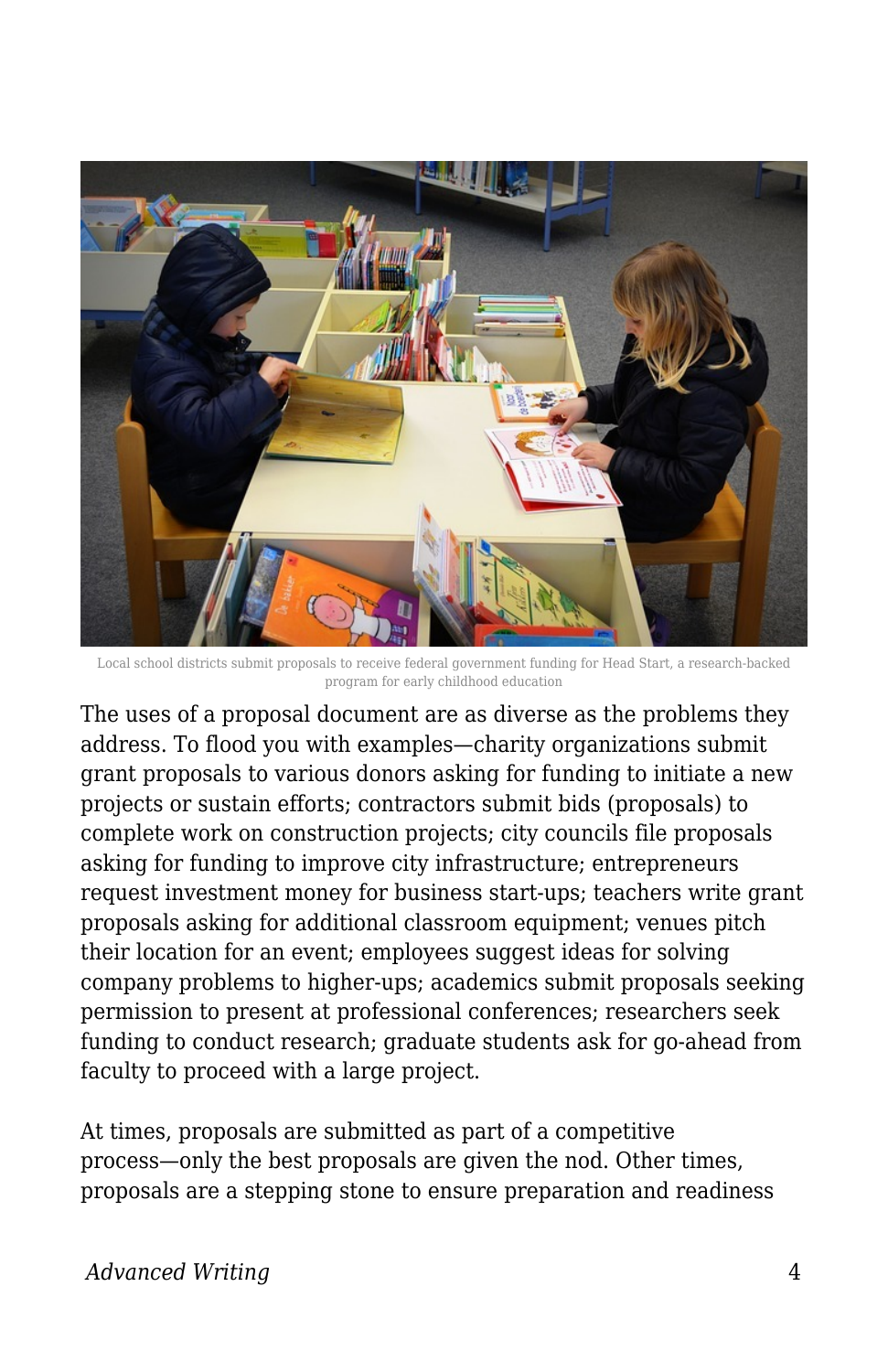before the wish is granted. Proposals can be solicited as part of an official process or program to award funding or support. Or they are sometimes submitted to an audience unsolicited, delivered on the guts and prayers of the writer.

#### **Proposals in Your Life**

Consider a time when you've requested something specific from someone— a proposal of sorts. How did you ask for the support?

### **13.2 Proposals in Academia**

As a student and researcher, proposal documents will help you rally support from the right people as you move from a question or gap in the literature into experimentation, from uncovered research into papers or presentations, and from established conclusions into reallife applications. Use proposals to bring the right people and resources to your inquiry. There are many types of proposals, and the categories blend and blur, but here are a two broad types of proposals you might encounter in academia: research grants and prospectuses.

#### **Research Grants**

Discovering and documenting ideas has a cost, and often that cost can be measured in dollars and cents. In an academic environment, thinkers (students, faculty, researchers, etc.) often request funding to complete a research project through grants. The money can be used to subsidize time, travel, materials, experts, and other resources needed. Research grants are offered by universities, by invested organizations, and government agencies. For example, see [grants.gov](http://www.grants.gov/) for lists of federal funding grants.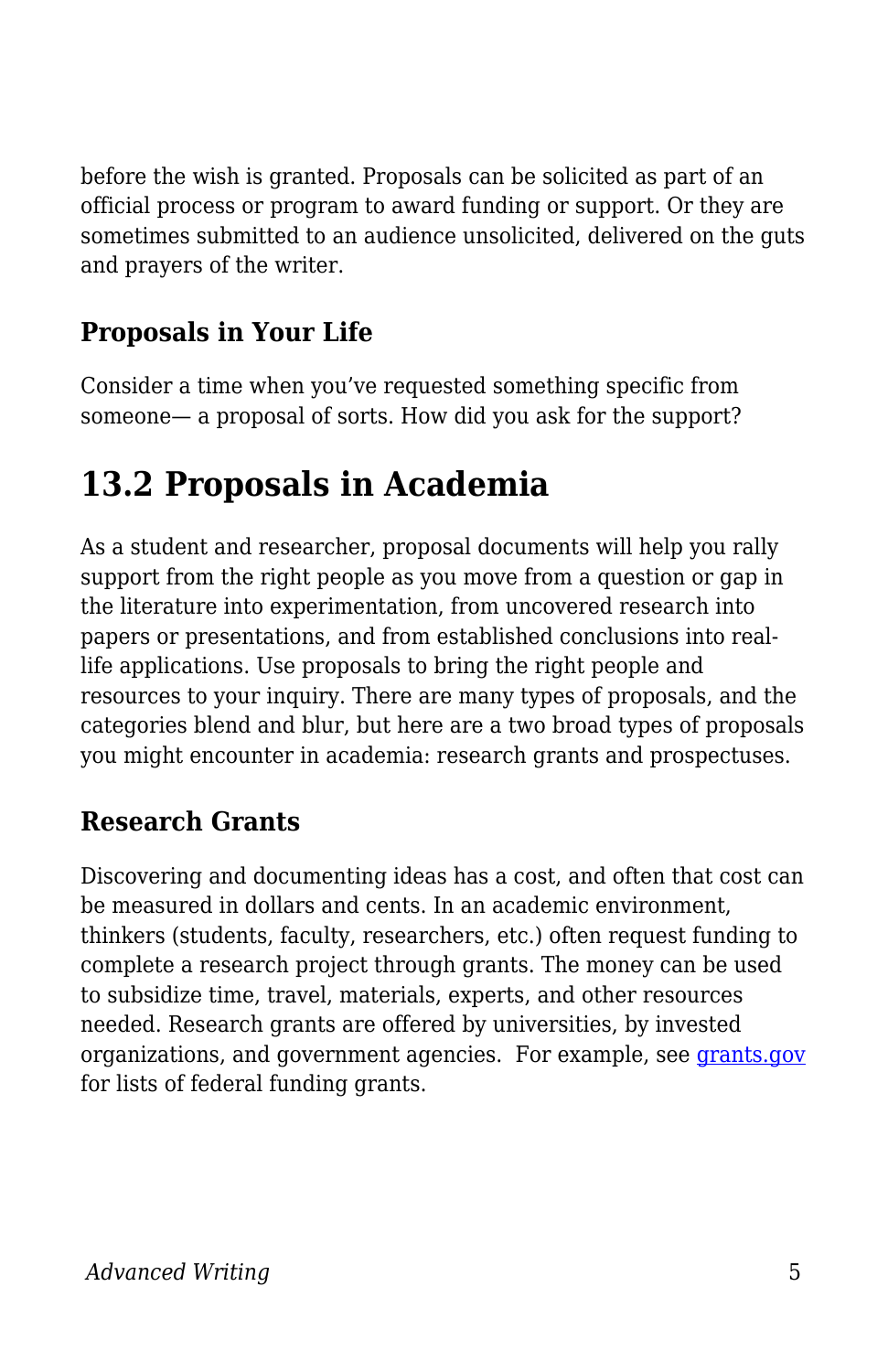#### **Undergraduate Research Grants**

Budding student researchers can submit proposals to apply for research grants specifically available for undergraduate research within colleges and departments and/or through university libraries. Many of these opportunities require collaboration with a faculty member, which deepens the possibilities and enriches the experience.

Have a good idea for a project? Find a faculty member who is willing to back you up, write a solid proposal using this chapter, and you have a decent chance of getting funds to make it happen.



A recent BYU student research project looked at shyness and its effects on romantic relationship expectations and satisfaction. The funding for the project was achieved through submission of a proposal.

Talk to faculty, college advisers, and librarians to discover these undergraduate opportunities for project funding. Be on the lookout for posters and emails within your college department advertising deadlines and requirements. Even university libraries often offer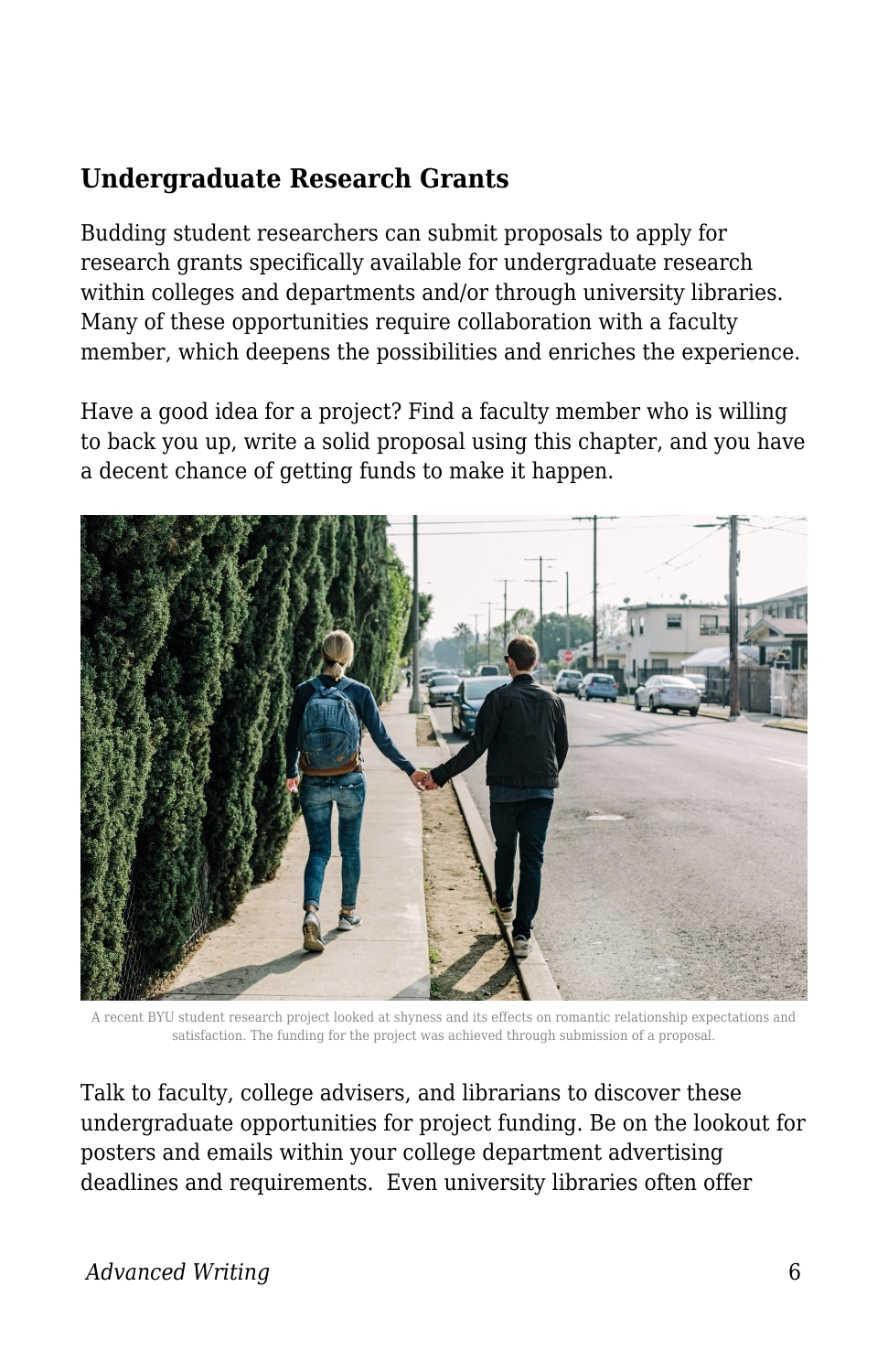research funding for using their materials to complete a project.

You can find Brigham Young University's Harold B. Lee Library undergraduate research grant information [here.](https://lib.byu.edu/services/student-research-grants/) And to access specific examples of undergraduate-faculty collaborative research projects completed with grant funding at Brigham Young University, visit the [Journal of Undergraduate Research,](http://jur.byu.edu/) which publishes the final write-ups of funded projects in each department.

#### **Prospectuses**

A proposal to write a substantive research paper or book is often called a prospectus. Academic researchers write this type of proposal when dealing with written research projects or books.



A prospectus is a proposal that pitches a research project, often written to seek approval from a faculty mentor.

#### At its heart, a prospectus is about getting on the same page with

#### *Advanced Writing* 7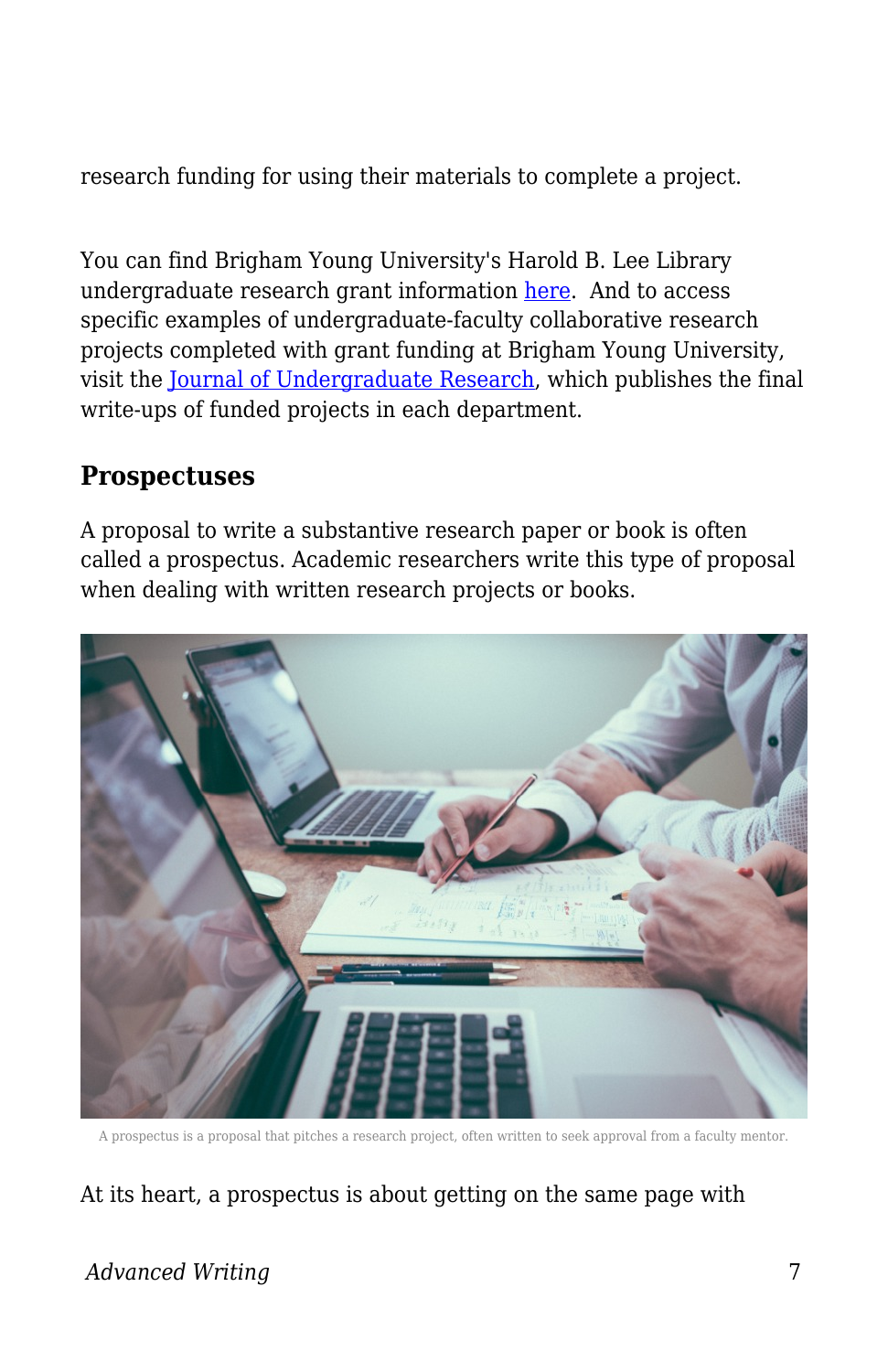faculty who will support your project. It's the same with proposals as a whole—getting on the same page with those who have the power to support your project.

In graduate programs and upper-level undergraduate courses, you might find students working on prospectus documents that detail their ideas and plans to complete a large research project, a master's thesis, or doctoral dissertation. These prospectuses pitch a topic and plan for the larger writing/research project.

A prospectus document is usually submitted to a faculty member or committee who has the power to approve project plans and give the student go-ahead and support. A prospectus is used to ensure student preparation, determine student focus on a significant issue worth researching, and establish student/faculty agreement on a feasible plan before a student is released to dive headlong into databases and drafting.

As subsets of proposals, we'll talk about both research grants and prospectuses under the broader title, proposals, in the rest of the chapter.

## **13.3 Creating a Proposal**

Each opportunity to write a proposal will be distinct. Some calls for proposals will have specific templates; some won't. They will differ in expectations regarding page count, section headings, and detail level. We can't tackle—nor do I know—all the nuances and requirements of each and every proposal.

But this I do know: as a proposal writer, you're expected to uphold specific expectations and comply with any diverse specifications that might be required by your audience, the people with the power to bestow a blessing of resources, funding, or permission. Your ability to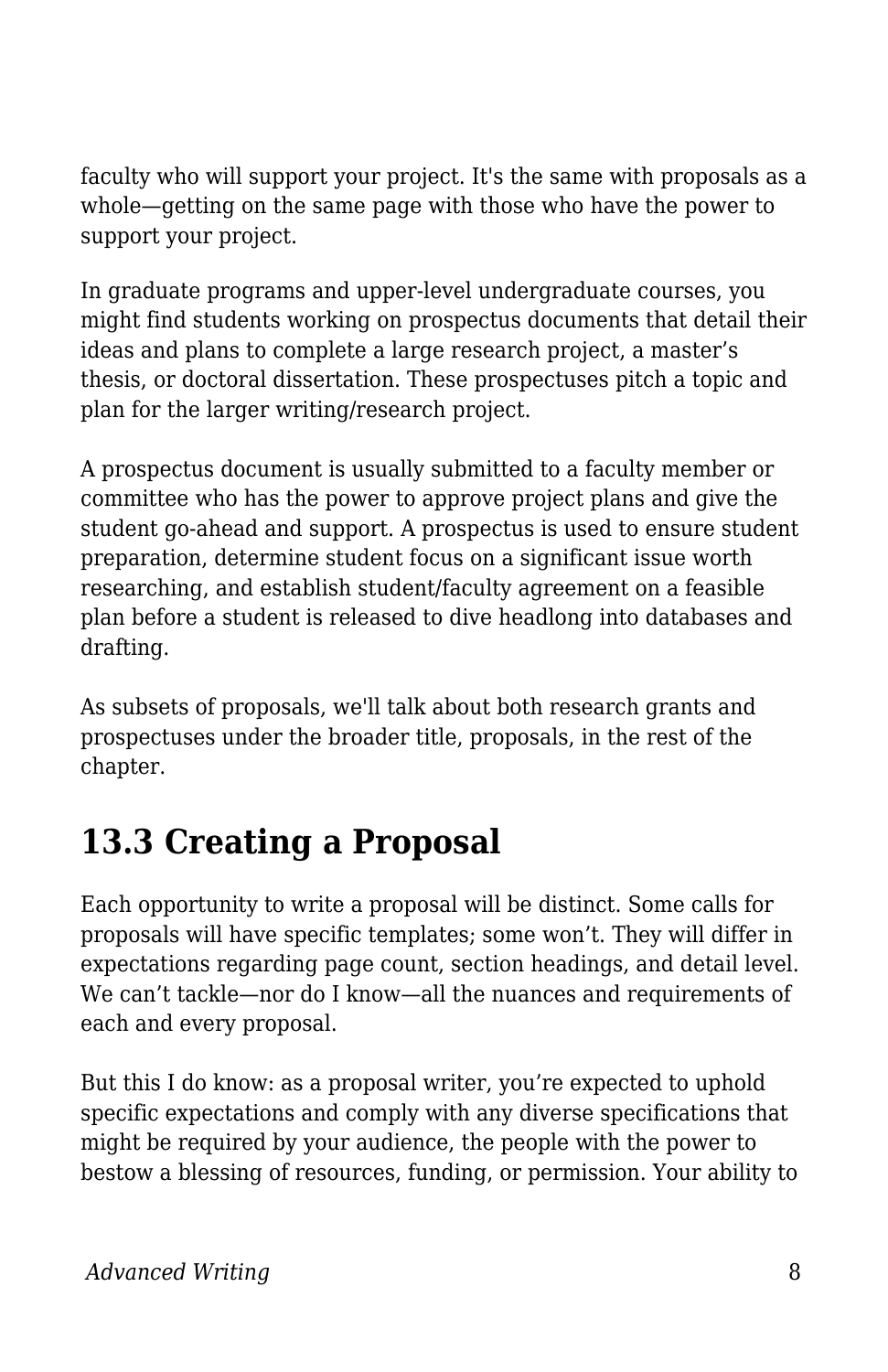meet and exceed an audience's unique expectations will determine how willingly they say yes.

So don't write a proposal before doing homework: read all provided instructions, use the provided template if given one, talk to those with experience on the specific proposal, and scrutinize successful proposal examples in each unique circumstance to determine your audience's expectations.

Proposals are written in the mode of problem and solution. Your job is to demonstrate that there is a problem for which you have a unique solution. And then your job is to present the solution—propose and pitch the solution and course of action—to the specific problem.

So, identify a specific problem or question in your area of interest. Then design a plan, study, or project to address it. And finally describe the plan and method in detail in a proposal for the big-wigs.

#### **Understanding Proposal Requirements**

Which of the following options are good ways to find out and meet the specific requirements of a proposal opportunity?

- a. Review examples of past successful proposals for the specific opportunity.
- b. Talk with decision-makers who will review the proposals to discover their expectations for the document.
- c. Find and mimic any provided templates for the specific proposal opportunity.
- d. Ask those who have submitted proposals in the past for advice.
- e. Read and re-read the posted "call for proposals" information to understand decision-maker priorities.
- f. All of the above.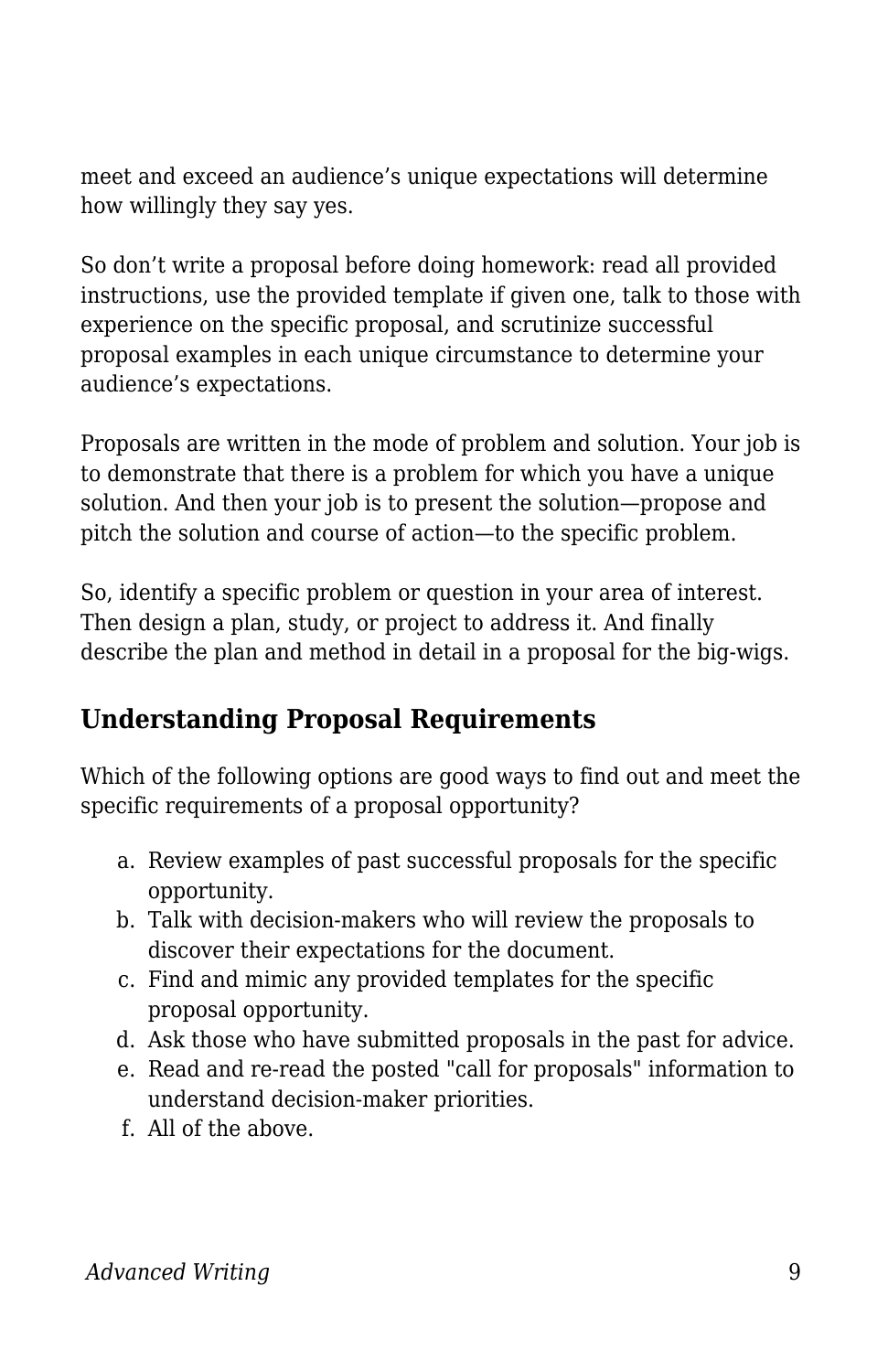## **13.4 Proposal Sections**

As I've said, proposal formats vary widely. But more than likely, most proposal specifications will ask you to create a document with sections to address the main core questions. Let's consider some of the common sections you might encounter and how they address questions that you need to answer. Obviously, order and specific headings will vary in each proposal depending on the listed requirements.

#### **Title**

Most proposals ask you for a title. Create a vibrant, engaging title with specific, clear articulation of your problem and/or solution to make your audience want to learn more. Think of your title as the hook to get your audience to continue. Two-part titles with a colon allow more space for specificity. Be sure to follow capitalization rules for titles in the desired writing style (APA, MLA, Chicago, etc.).

#### **Introduction/Purpose**

**What is the proposed action or solution? What does the writer want to do?**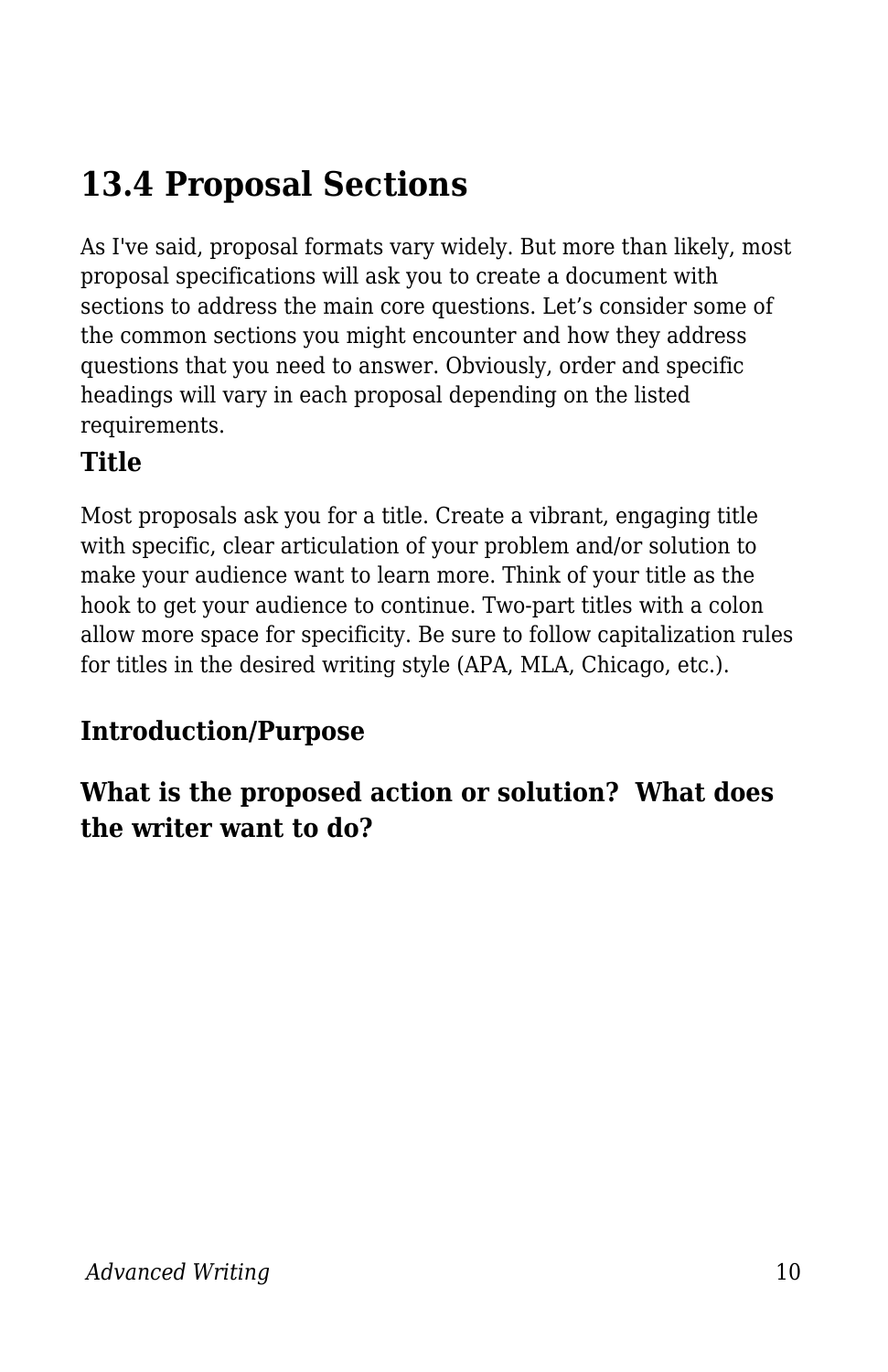

The authors of a research proposal at BYU wanted to look at the role of genes in how individuals cope with stress. This was the aim of their exploration as presented in their proposal.

Here you include a brief overview of the purpose of the proposal. You establish the proposed action or solution in general terms—your goal at the outset. Sometimes, this section doesn't have an obviously marked header, but is rather the first paragraph(s) to launch the document.

When writing a proposal for a possible research paper (a prospectus, as we discussed earlier), you likely won't know the full nuance of your thesis or conclusions exactly. But you should have questions about your topic that have narrowed your scope of exploration. Announce an aim, goal, and/or scope as a starting point.

Set-up your stylistic voice and tone right away. While you should write appropriately for the circumstance and audience, avoid dull or diluted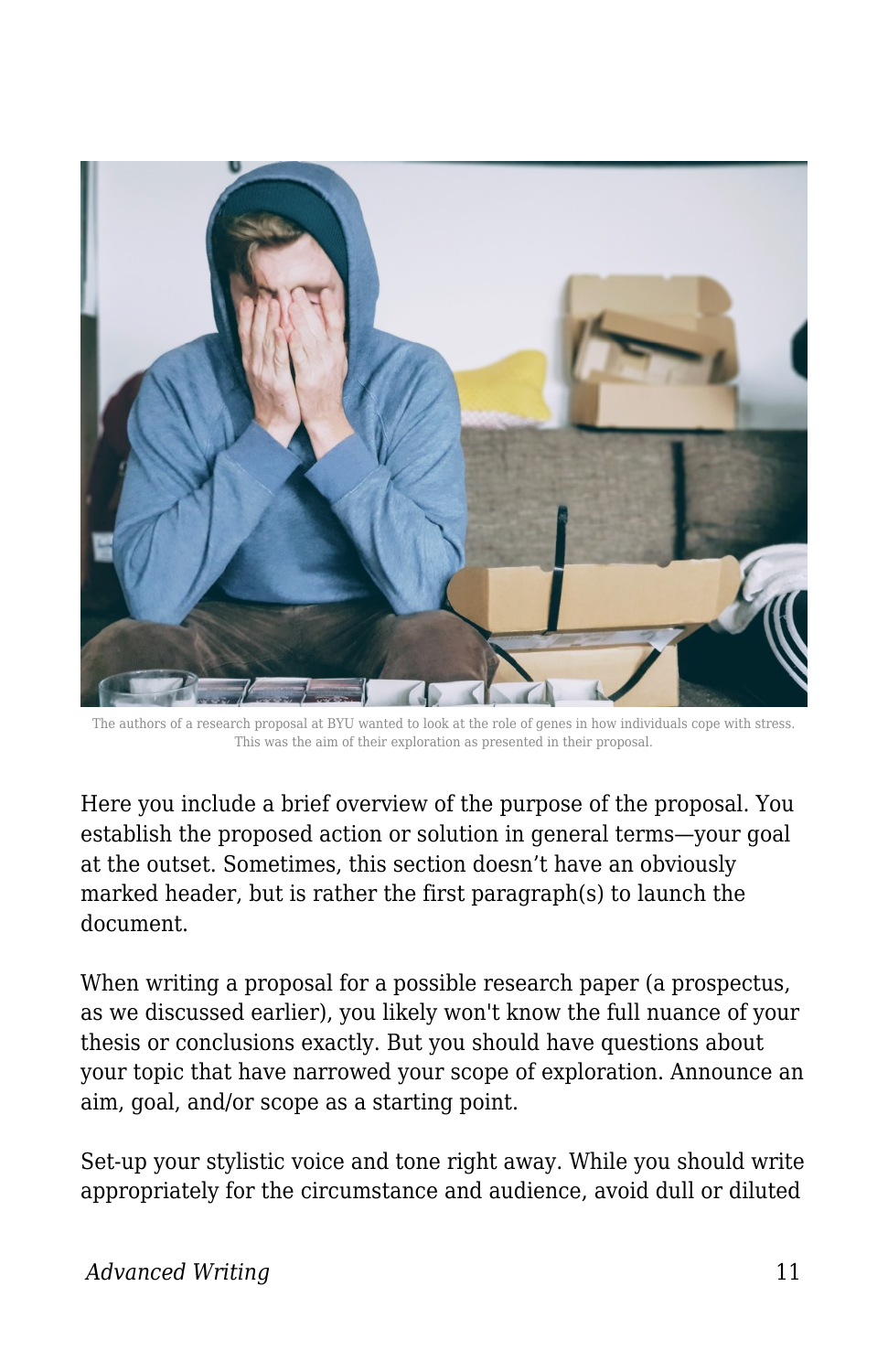writing. Be clear, vibrant, and direct. In a competitive proposal process, reviewers may only read the title and introduction before deciding whether to give more consideration to the proposal. Be interesting; don't let them stop reading.

#### **Problem/Question**

#### **Why is it proposed? What is the problem, question, need, or goal to address? And how is it important to both the writer and the decision-makers?**

This section establishes the need and importance for the proposal—a why for the proposal.

In this section, explain how you recognized a question begging for an answer, a problem itching for a solution. If personal reasons are driving your question or problem, in some proposal circumstances it is appropriate to detail these motives in this first section. Read through sample proposals in similar circumstances to see if personal motives are appropriate to include in yours.

You will also want to use this section to demonstrate your understanding of the conversation surrounding the question, problem, need or goal; show that you've reviewed the

literature/research/conversation surrounding your topic. You can do this by incorporating ideas and context from other researchers or thinkers on the issue. As you do, suggest how your project is distinct from others, but how it fits in the context of a larger conversation. If you've written a review of literature around a certain question or topic prior to drafting a proposal (which you can read more about in the Literature Review chapters of this book), you would incorporate an overview of your literature review conclusions in this section.

Be aware that proposals might ask you to include more than just the overview of your literature review conclusions in your proposal. Some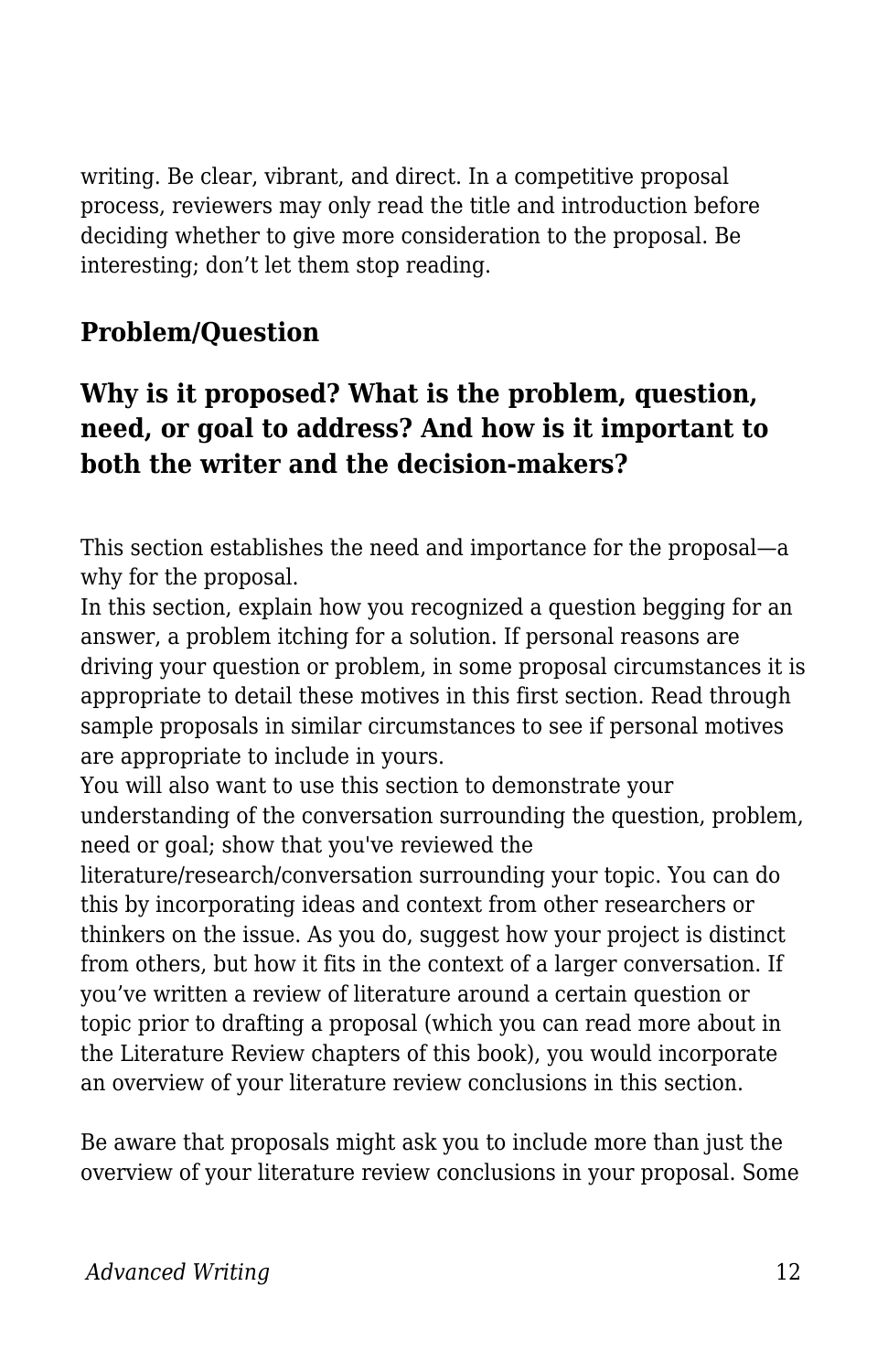proposals require a separate, more lengthy literature review discussion as part of your submission to demonstrate a more thorough understanding of context. If so, it is likely to be included earlier or later in the proposal document as a separate section and thus would be less likely to be included here in this section. As always, follow the specific guidelines for each unique proposal opportunity to decide how to include literature review content. Include a reference page in the appropriate citation style as necessary.



By seeking to understand the relationship between punk music and activism specifically in Belfast, Ireland, one proposal writer sought to illuminate how music generates and motivates activism generally.

And as a final, most important, step in this section, persuade the audience that the question, problem, need, or goal is (or should be) important to them. As with all good writing, a writer is most effective when writing toward the values and concerns of their audience. This is especially important when the audience holds power to determine your (or your project's) fate. In providing your audience with a statement or narrative of the problem, present convincing evidence that the problem matters now and the time to address the problem is now. Make a solid case that the problem is ripe, ready to be addressed—and you are the one for the job.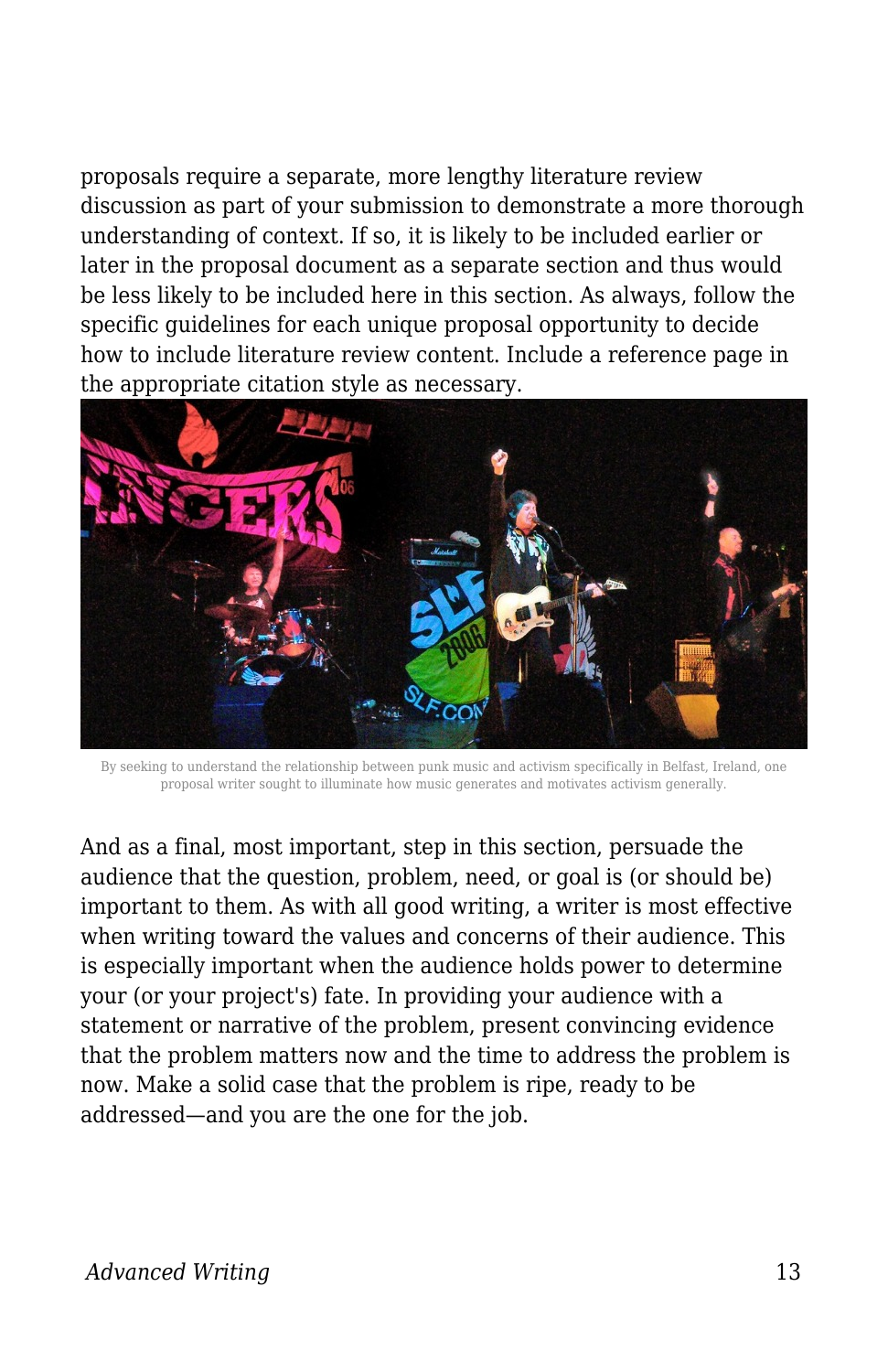#### **Objectives/Solutions/Outcomes**

#### **How will the proposed action/solution effectively solve the problem, answer the question, meet the need, or achieve the goal that the audience now agrees is important?**

In this section, identify what you plan to produce, specifically any tangible outcomes you anticipate. Outline the specifics of your end product, contribution, or solution, which might be a publication, presentation, performance, invention, new metric achievement, lecture, physical object, or a paper. For starters, as an undergraduate proposing a research paper, you might anticipate presenting your project at an undergraduate research conference—many universities have them in each department.

If you are writing a proposal for a paper (a prospectus), you will likely outline the thesis, organization, and contents of your eventual project. Some writers incorporate a traditional outline here—roman numerals and all. For a longer project, you might break-down a book chapterby-chapter with summaries. Or this section simply might be a single paragraph with sentences addressing each sub-topic of your project. Show your audience that the output of your efforts will make an impact in resolving the specified need.

#### **Method/Schedule**

#### **Is the writer capable of planning, managing, and completing the proposed action?**

We've come to the broadest section—and the most varied in style and requirement across the proposal spectrum. This section asks you to breakdown a plan to generate your end product, using concrete information such as method, timelines, data, steps, cost, equipment or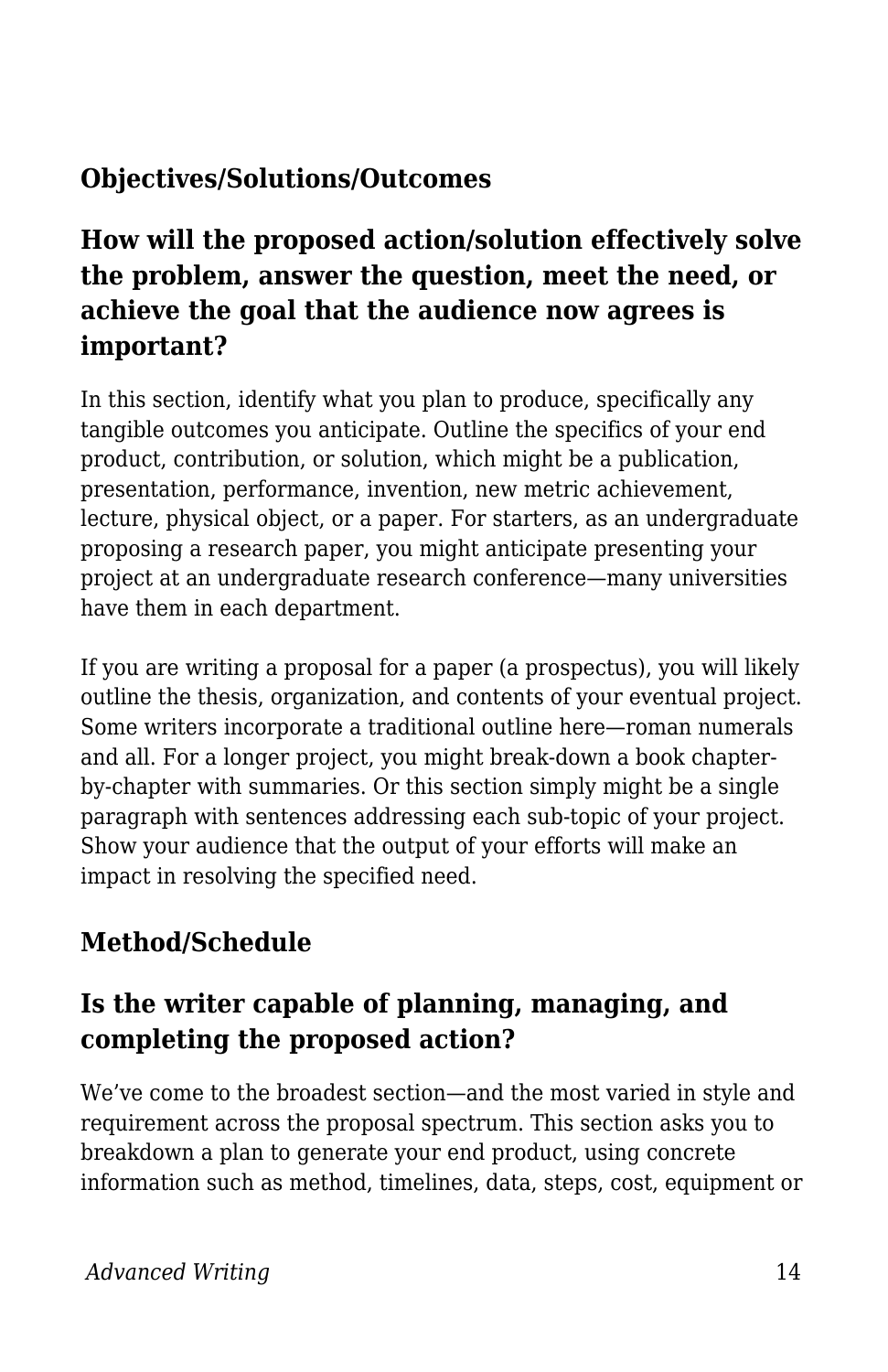facilities needed, wages or personnel required, feasibility, consequences or expected results. Graphs, charts, bulleted schedules or timeline goals, and budgets are not unusual here. Show how, where, and when the work will be completed.



Committing to a timeline will demonstrate your ability to complete the proposed project.

For a proposal that pitches a large project or paper, you will likely outline a timeline estimating your agenda for completing the phases of research and drafting. As you draft your timeline, consider prior commitments you've made in other areas of your life and plan accordingly. Write a month-by-month, week-by-week, or day-by-day schedule with how you plan to complete your project, depending on the scope. The timeline must be a realistic vision of your ability to complete the work in the time. You might consider giving deadlines for the following intermediate steps: beginning research, assembling a preliminary bibliography, taking notes, writing a first draft, gathering feedback, and writing a final draft.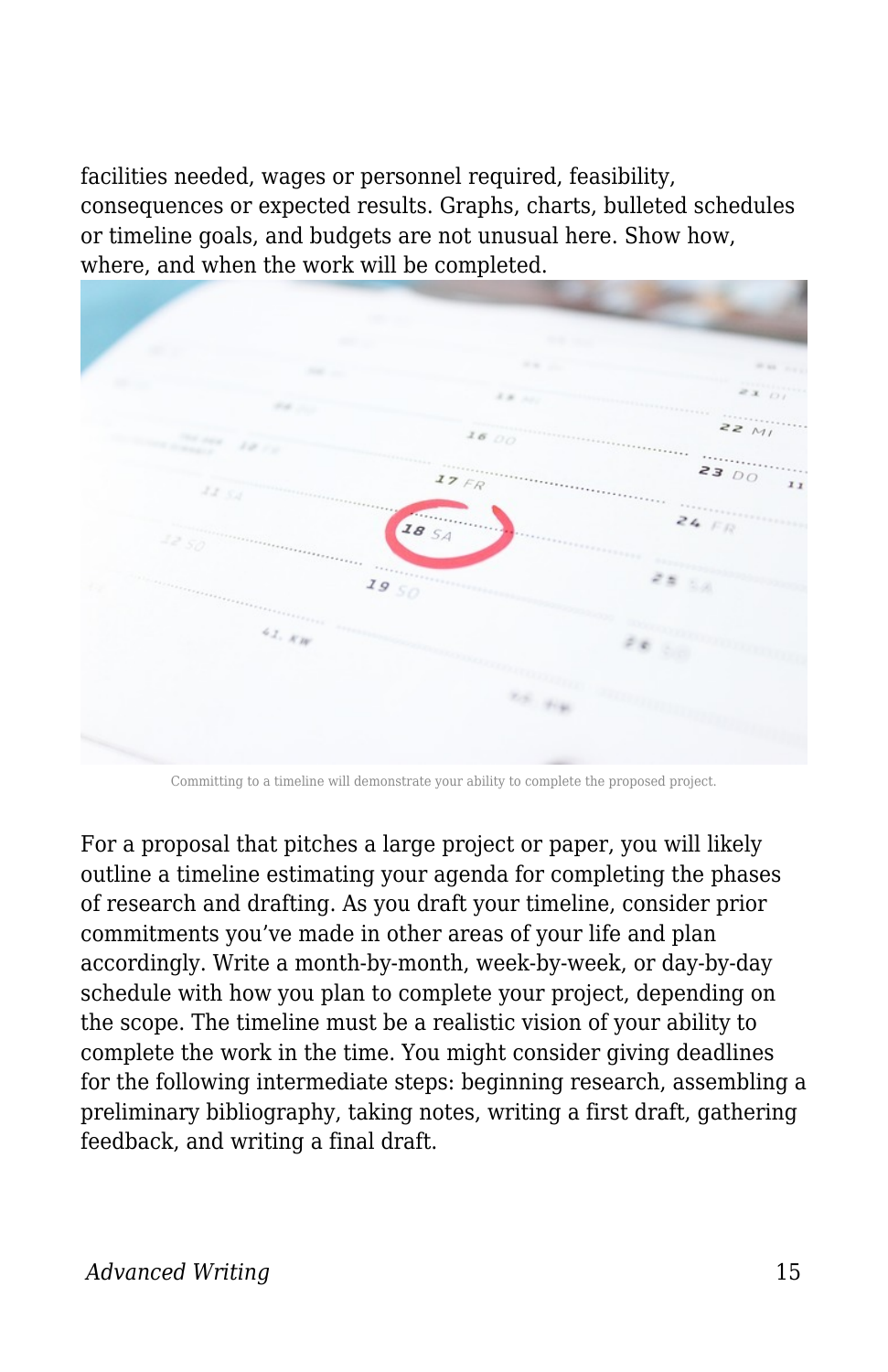Including a task timeline is especially helpful if your research is complicated with interviews, surveys, data collection, and other primary research methods. In research and statistics classes within your field you will learn various methods for creating quantitative and qualitative data. Outline your specific, statistically-sound plan for generating data within this section. Get down to the nitty-gritty of how you're going to get the job done.

#### **Qualifications**

#### **Does the writer have qualified personnel involved?**

You don't need to be Einstein; you don't need to be brilliant (well, more than you already are). As a student in your field, you are qualified to address a problem, question, need, or goal in your field. Briefly list your education and directly relevant previous experience. It might be just a sentence or two. This section may or may not be necessary when drafting a proposal for a fairly straightforward project.

If you are engaging in complex statistical research or another project that demands technical skills or specific abilities, you might need to persuade your audience that you are qualified by noting any specific background, training, or expertise you have (or will get) that will help you do your work well.

You will also want to briefly introduce other people who might be involved in your action plan. If you are writing a proposal for a collaborative project, address your colleagues' qualifications and abilities briefly as well. Some undergraduate research grants require the participation of a full-time faculty mentor. You will outline their position, college, department, and research interests here.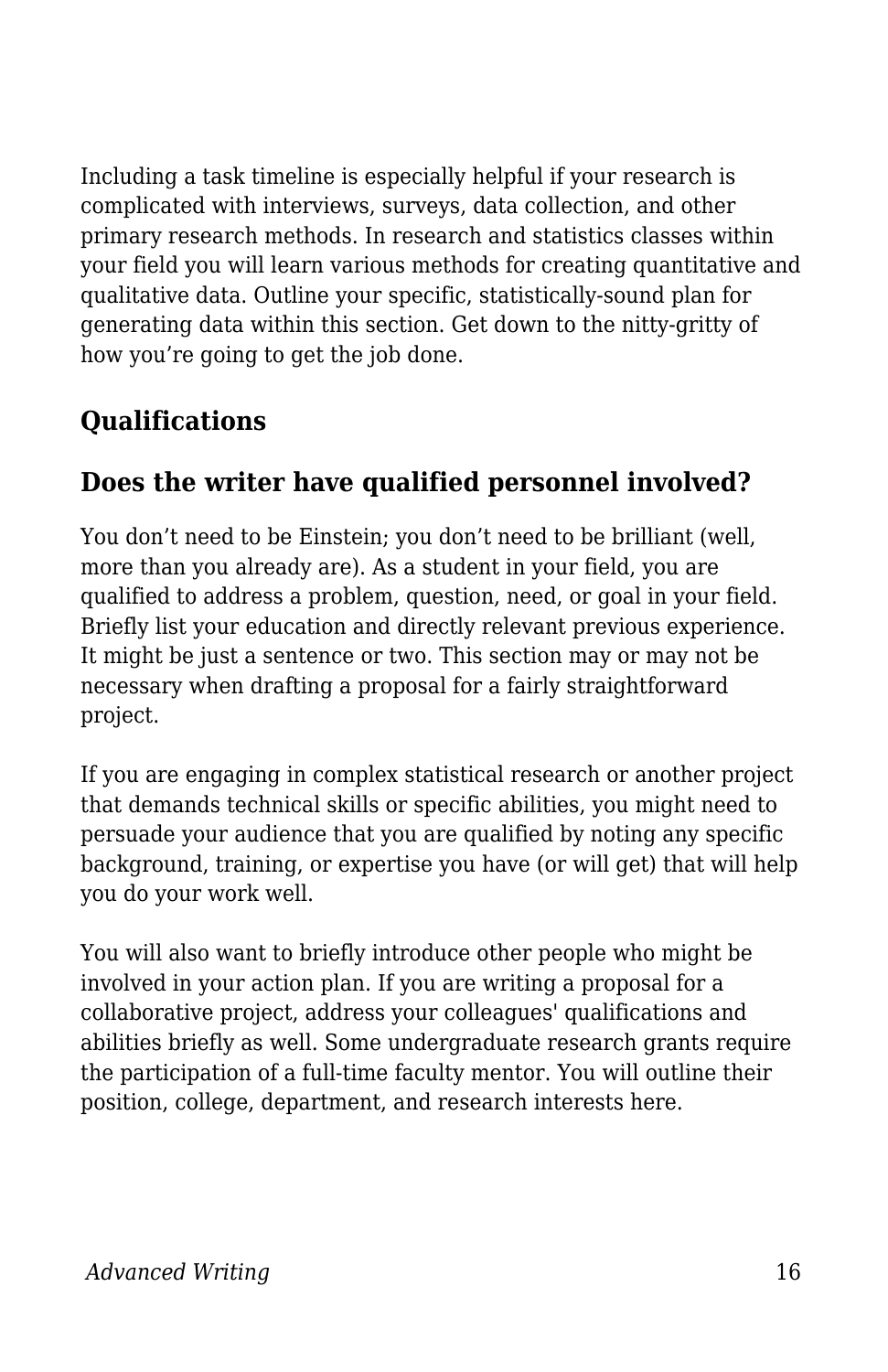#### **Resources**

#### **Does the writer have the necessary resources, background context, and/or knowledge to begin? Is the cost (if any) of the proposed action reasonable considering potential benefits?**

A solid plan and qualified personnel are not the only two ingredients for a successful project. Projects might also demand materials, instruments, travel, equipment, and compensation.

Often, it comes down to money. When discussing resources in a proposal, prepare a proposed resource and cost budget down to the dollars. Budget fairly to show a close estimate of costs you will face and/or resources you will need. Demonstrate good planning by identifying accurately what's needed, where the resources are available, and what it will cost. Your audience will be looking to see if the costs seem reasonable considering the anticipated results of the project. Often, this section might include a spreadsheet or list showing how resources will be allocated and applied.

#### **Literature Review/Bibliography**

Because you likely won't need more than articles, journals, and books to begin a major research paper, the literature that you annotate, summarize, and incorporate is the primary resource to consider in your proposal for that paper. Thus, you might be asked to include additional literature review (a survey of relevant sources—the "literature") or a bibliography of sources, which may or may not be annotated with the sources' argument and your anticipated use. Your review of the literature will also support the Problem/Question section, as detailed above. Literature reviews are discussed at length in a prior chapter.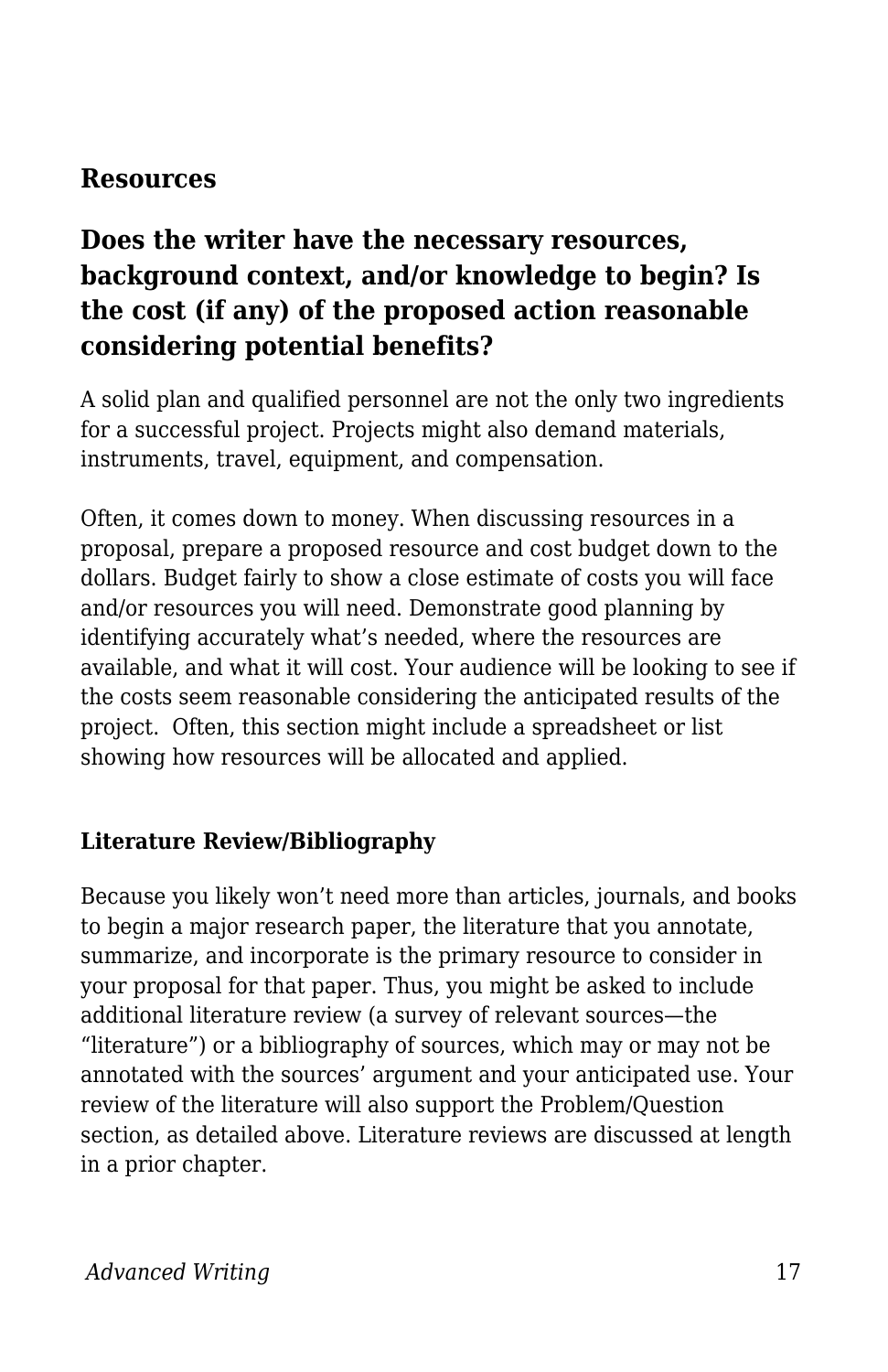Outlining your supporting documents in the proposal, wherever your literature review content is included, will demonstrate you have access to the solid, relevant sources, the resources you need to begin. Any sources that you cite in your earlier sections should be included in this review of the literature or annotated bibliography. As with any time you cite sources in a formal document, use a consistent and appropriate citation style which fits the audience's expectations (APA, MLA, Chicago, Turabian, etc.).

#### **Conclusion**

While some proposals won't ask you for a conclusion, when they do, use your conclusion to summarize your main points and create a final appeal to your audience. Reiterate the established need and your proposed solution. Ask clearly for the desired course of action: dollars to finance a project, skills and resources to boost a venture, or simply permission to proceed. Emotionally emphasize the vision. Make it personal for your audience at your close.

#### **Understanding Proposal Structure**

True or False: Proposals rigidly follow the sections listed above. You should always plan to include each and every section, in the order listed above.

- a. True—exactness matters with proposals and you should always seek to follow the above sections exactly.
- b. False—each unique proposal circumstance will demand different sections and topics to address in varying orders, which may or may not include some of the sections above.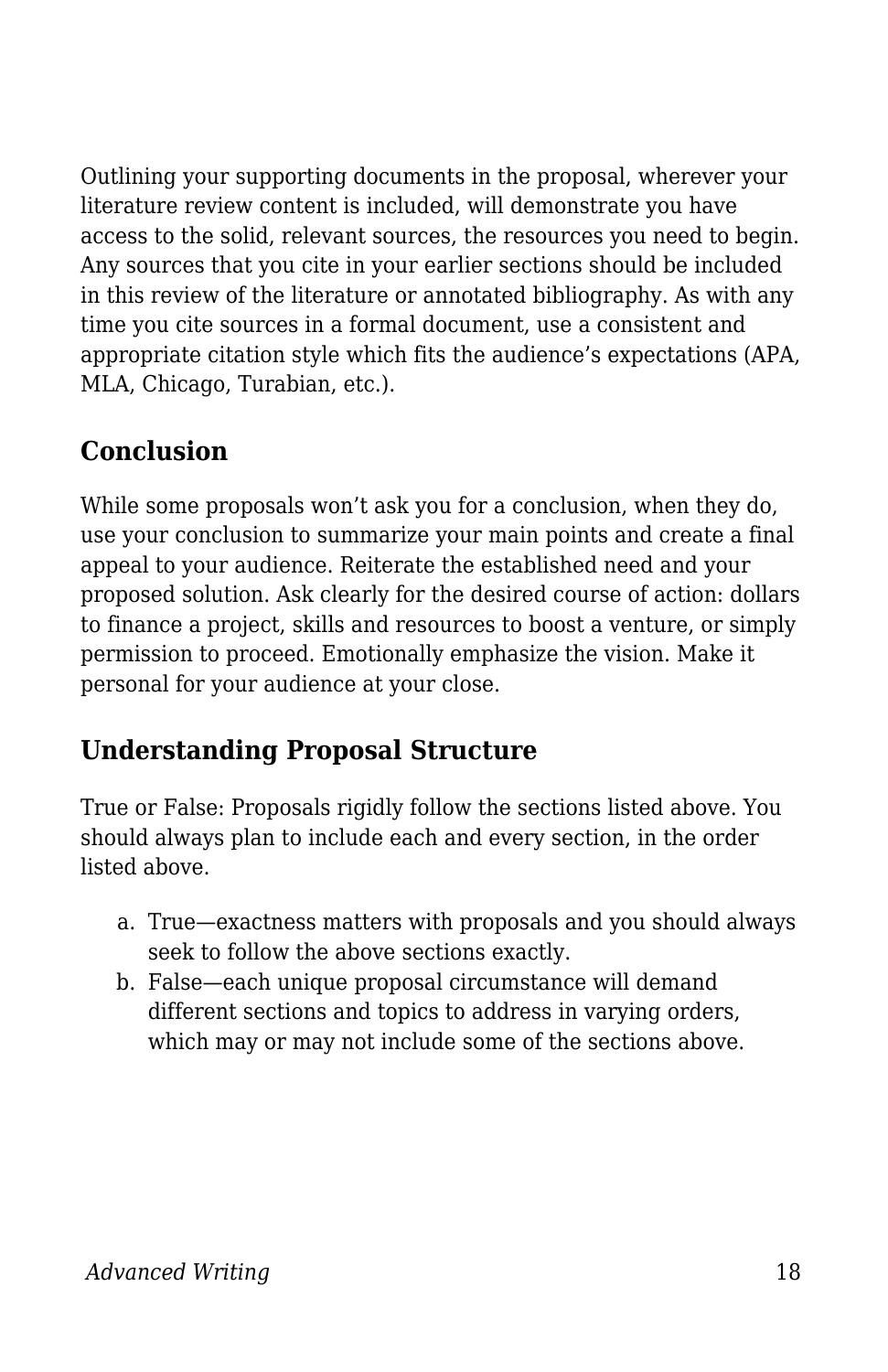## **13.5 Final Considerations**

As you finish your proposal, here are some final things to consider.

- Be consistent and clear as you design your headings and structure. Make sure your design fits with the expected look for the specific situation and audience. Look at examples to see what looks best to you.
- Revise and edit carefully to establish your credibility. Your audience wants to trust your abilities and they will see them reflected first in your attention to detail in the proposal. Submit a proposal with clean grammar and close adherence to the specifications provided.
- Before you submit a proposal, seek feedback. If you can, ask for reviews from people who have evaluated similar proposals or prospectuses as decision-makers. Or, at the least, ask for feedback from peers who may have been successful before. Ask them to read it quickly, even skim it. Does it make sense? More than likely, your audience will be reading a pile of proposals rapidly. You want the clarity and vibrancy of yours to stand out right away.
- Without alternate instructions, the default is to submit by official email as a PDF—always as a PDF to avoid formatting hiccups.
- Don't miss deadlines for submission. They often come just once a year.

For me, a written paper proposal given with a glittery ring in a small wooden box marked the end (the start!) of a pretty magical love story. Yes, yes, and again yes, I said to by now-husband in response to the most important proposal I've gotten to date. My husband and I teamed up to tackle life's roller coaster, and thus far, it's been thrilling. Yes, I'm stretching a bit putting my engagement story into the mix. But I'm convinced that like a one-knee, shaky-hands, big-kiss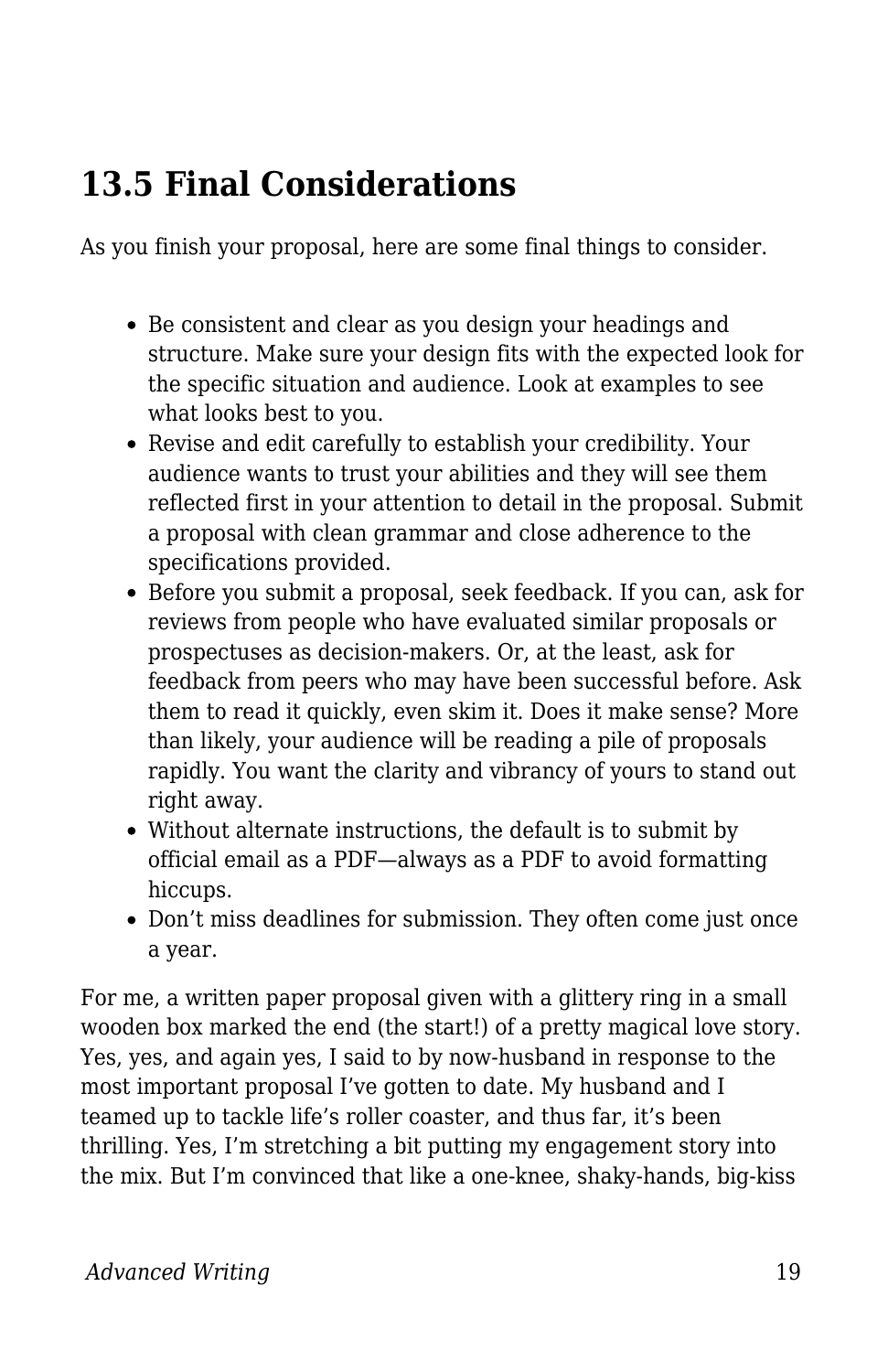proposal, written proposals have the power to link the right people and resources to a project, even a marriage in this case.

Likewise, if we think about the proposals we write as vibrant documents written about actual problems or questions to real people who can make decisions (not to face-less bureaucratic organizations), we'll be more likely to make profitable connections with an audience who has the extra boost of power to make things happen. With the right resources sent to the best projects, we see questions answered, problems solved, needs met, and goals achieved. I have to admit, it feels a little bit like magic.